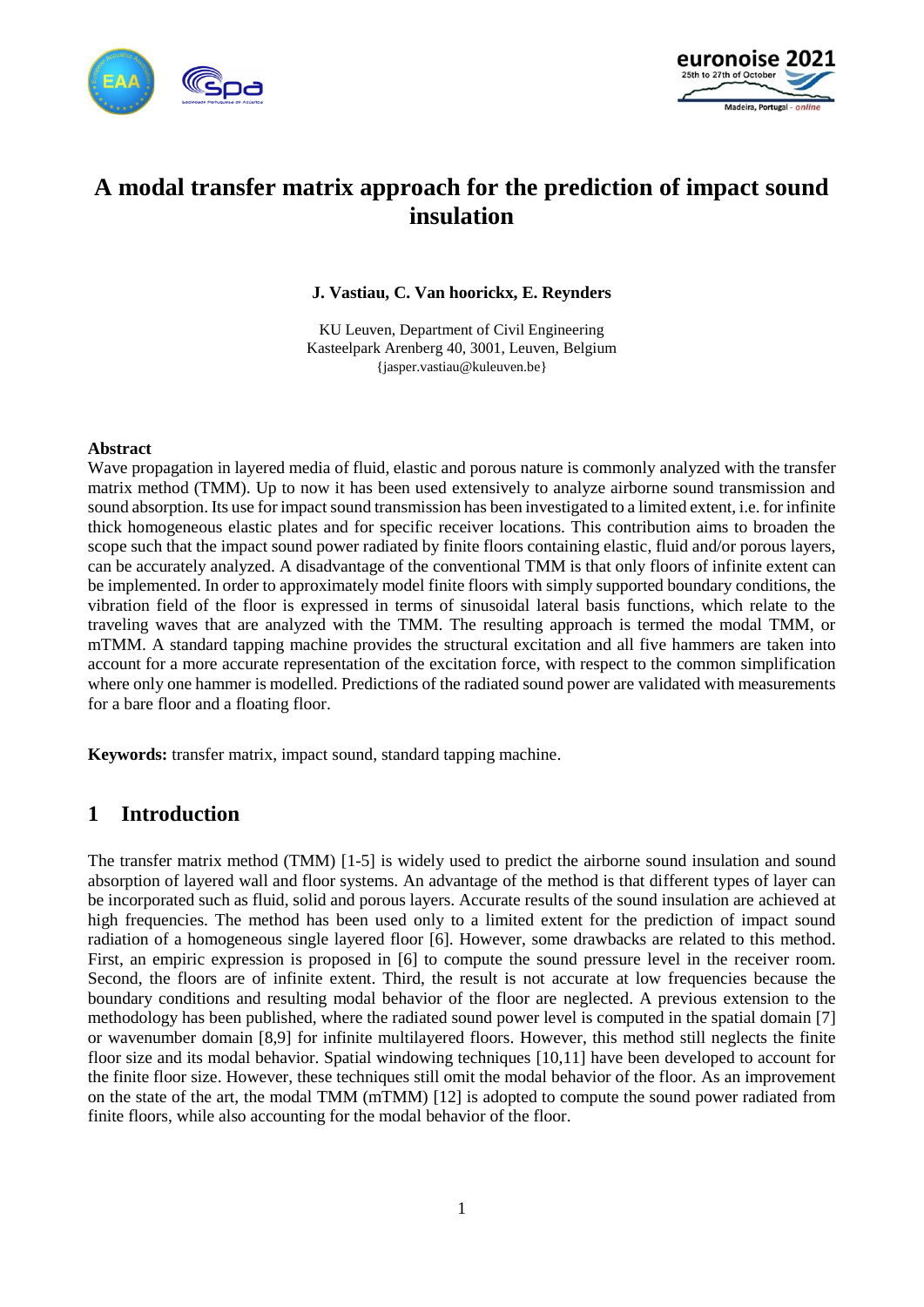

A standard tapping machine, for which the properties are prescribed in ISO 10140-5 [13], is used to provide an excitation force to the floor. A tapping machine consists of five hammers, impacting consecutively every 0.1s. In literature, the simplification is often made that only one hammer impacts on the floor every 0.1 s [8,14,15]. This assumption causes the spectral shape of the emitted sound to be a 10 Hz line spectrum, whereas a narrowband measurement of a timber joist floor excited by a standard tapping machine revealed a 2 Hz line spectrum [16]. This contribution takes all five impact hammers into account, including the time delay between hammer impacts, as well as the difference in location and driving point admittance due to the hammer spacing in order to accurately predict the excitation force of the standard tapping machine.

The remainder of this paper is organized as follows. The prediction method for the radiated sound power of finite floors using the mTMM in the wavenumber domain is presented in section 2. Validation examples for the radiated sound power from multilayer floors are discussed in section 3. Concluding remarks are given in section 4.

## **2 Prediction method**

In the first step of the prediction method, the mathematical description of the force exerted on the floor by a standard tapping machine is introduced. All five hammers are considered to construct a correct force signal. In a second step, the velocity field at the lower side of the floor is obtained as a result of wave propagation through the floor, which is modelled using the mTMM. In the third step, a relation is obtained between the external force and the pressure field at the floor surface. In the fourth and last step, the velocity field at the lower side of the floor is used to compute the radiated sound power into the receiver room, assuming a weak coupling of the floor and the air volume in the receiver room.

### **2.1 Impact force**

All results are based on mechanical excitation of the floor by means of a standard tapping machine, which produces a periodic impact force, assumed to be of very short duration at  $t = 0$  for hammer 1. This periodic impact force of hammer 1 can be represented by an exponential form of the Fourier series [3,17].

$$
F^{(1)}(t) = \sum_{n=-\infty}^{\infty} F_n^{(1)} e^{i\frac{2\pi n}{T}t} = F_0^{(1)} + 2\sum_{n=1}^{\infty} F_n^{(1)} \cos(\frac{2\pi n}{T}t)
$$
 (1)

with  $\omega_0 = \frac{2\pi}{T}$  $\frac{2\pi}{T}$ ,  $F_n^{(1)} = \frac{1}{T}$  $\frac{1}{T} \int_0^T F^{(1)}(t) e^{-i\frac{2\pi n}{T}}$  $\int_0^T F^{(1)}(t) e^{-i\frac{2\pi n}{T}t} dt$ 

where  $F_n^{(1)}$  represents the amplitude of the n<sup>th</sup> harmonic component of the impact force resulting from hammer 1. For a standard tapping machine, each hammer has a mass of  $m = 0.5$  kg and has a free-drop height of  $h =$ 0.04 m, as specified by ISO 10140-5:2010 [1]. Since the duration of the force pulse is short with respect to the period of interest, the Fourier amplitude of the harmonics can be approximated by  $e^{-i\frac{2\pi n}{T}}$  $\frac{n}{T}$ t  $\approx$  1 [4,17]. Considering the contribution of each impact hammer separately, the period of the hammers equals T=0.5 s. The impulse-momentum theorem [18] is used to express the Fourier coefficients in terms of the known mass and drop height of the hammers, assuming ideal elastic impacts to obtain an upper limit for the force amplitude.

$$
F_n^{(1)} \approx \frac{1}{T} \int_0^T F^{(1)}(t) dt = \frac{2m v_0}{T} = \frac{2m}{T} \sqrt{2gh} = 1.77 N
$$
 (2)

The time-signal of the  $k<sup>th</sup>$  hammer displays a delay  $t_k$  of the impact time with respect to the first hammer at t  $= 0$  s. The order of impacts from the hammers is 1-3-5-2-4, with an interval of 0.1 s between each hammer.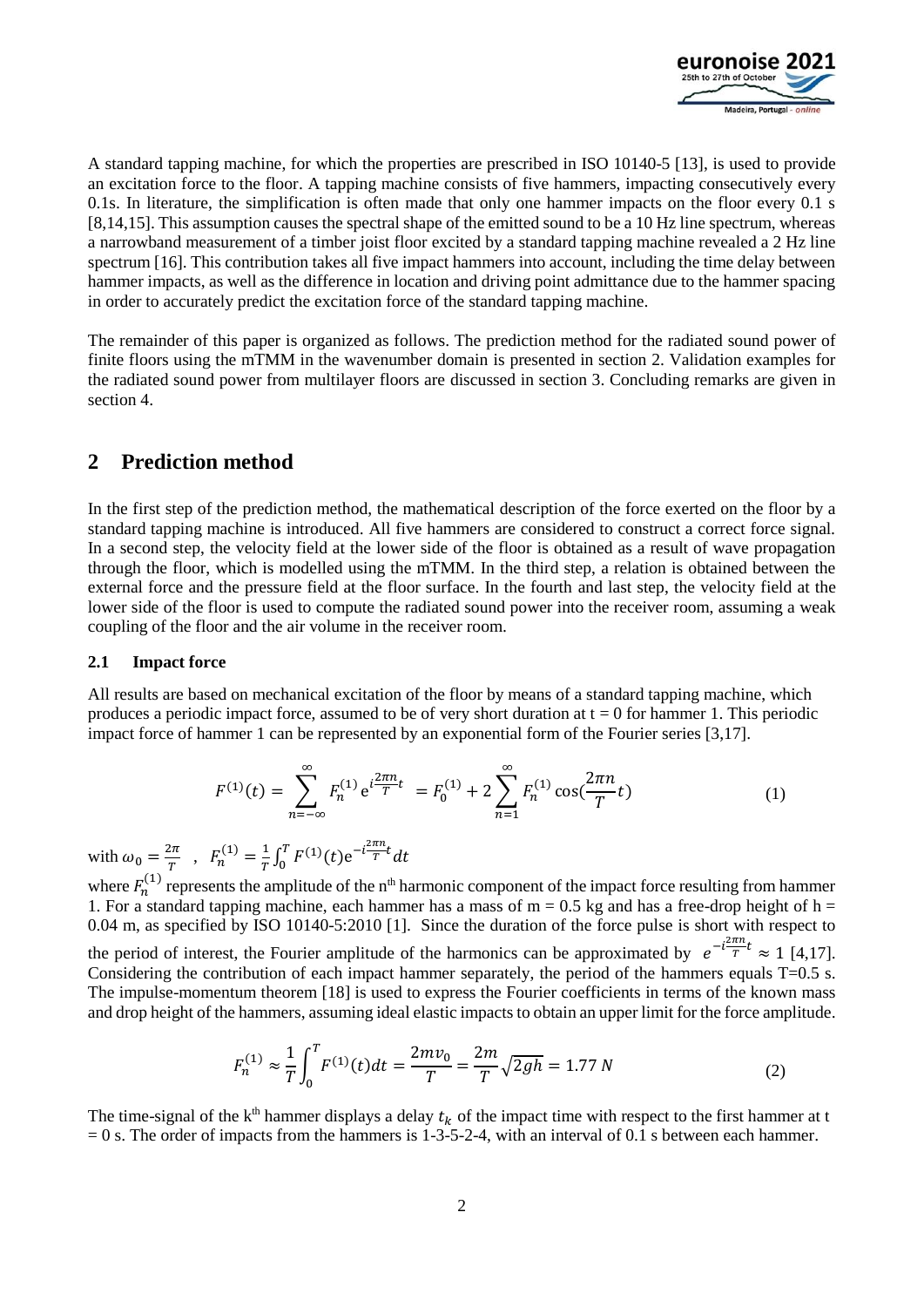

$$
F^{(k)}(t - t_k) = \sum_{n = -\infty}^{\infty} F_n^{(k)} e^{i\frac{2\pi n}{T}(t - t_k)}
$$
(3)

Which constitutes a phase angle  $-\frac{2\pi n}{r}$  $\frac{m}{T}$   $t_k$  for the n<sup>th</sup> harmonic of hammer k. The phase shifts of all hammers are visualized in [Figure 1,](#page-2-0) showing that the forces always cancel each other out, except at 10 Hz multiples where all hammers act in phase. Of course this conclusion only holds under the assumption that all hammers hit the structure at the exact same location. If the distance between the hammers is accounted for, the force amplitudes will vary due to the fact that the floor has a location dependent point mobility, such that the phases will no longer cancel out the hammer forces entirely and sound radiation at 2 Hz multiples will occur.



<span id="page-2-0"></span>Figure 1: Phase shift for each of the five hammers a) 1<sup>st</sup> harmonic (2 Hz) b) 2<sup>nd</sup> harmonic (4 Hz) c) 3<sup>rd</sup> harmonic (6 Hz) d)  $4<sup>th</sup>$  harmonic (8 Hz) e)  $5<sup>th</sup>$  harmonic (10 Hz).

#### **2.2 Velocity field**

For homogeneous elastic solid layers in the TMM, as illustrated in [Figure 2,](#page-2-1) the acoustic state is represented by four variables in the frequency-wavenumber domain: the velocity in x-direction  $v_x^s$  and z-direction  $v_z^s$ , the normal stress in the vertical direction  $\sigma_{zz}$  and the shear stress  $\sigma_{xz}$ . This acoustic state is represented by the vector  $V<sup>S</sup>(M)$ , where the superscript s denotes a solid layer. Note that these four variables are sufficient to completely describe the deformation and stress state of the layer as the TMM considers two-dimensional wave propagation in the xz-plane. The states on the top side ( $z = z_A$ ) and bottom side ( $z = z_B$ ) of a homogeneous elastic layer are related through a transfer matrix  $T^s$  [6,10,19].  $z_A$  denotes the side where the impact force is applied, while  $z_B$  denotes the floor-receiver room interface. The elements of the transfer matrix as well as the

acoustic state variables depend on the trace wavenumber  $k_r = \sqrt{k_x^2 + k_y^2}$ 

$$
\boldsymbol{V}^s(k_r, \omega, \mathbf{z}_A) = [\boldsymbol{v}_x^s(k_r, \omega, \mathbf{z}_A) \ \boldsymbol{v}_z^s(k_r, \omega, \mathbf{z}_A) \ \boldsymbol{\sigma}_x^s(k_r, \omega, \mathbf{z}_A) \ \boldsymbol{\sigma}_x^s(k_r, \omega, \mathbf{z}_A)]^T
$$
(4)

$$
V^{s}(k_r, \omega, z_A) = T^{s}(k_r, \omega)V^{s}(k_r, \omega, z_B)
$$
\n<sup>(5)</sup>



<span id="page-2-1"></span>Figure 2: Convention used in the mTMM model, with the receiver room at positive z-coordinates.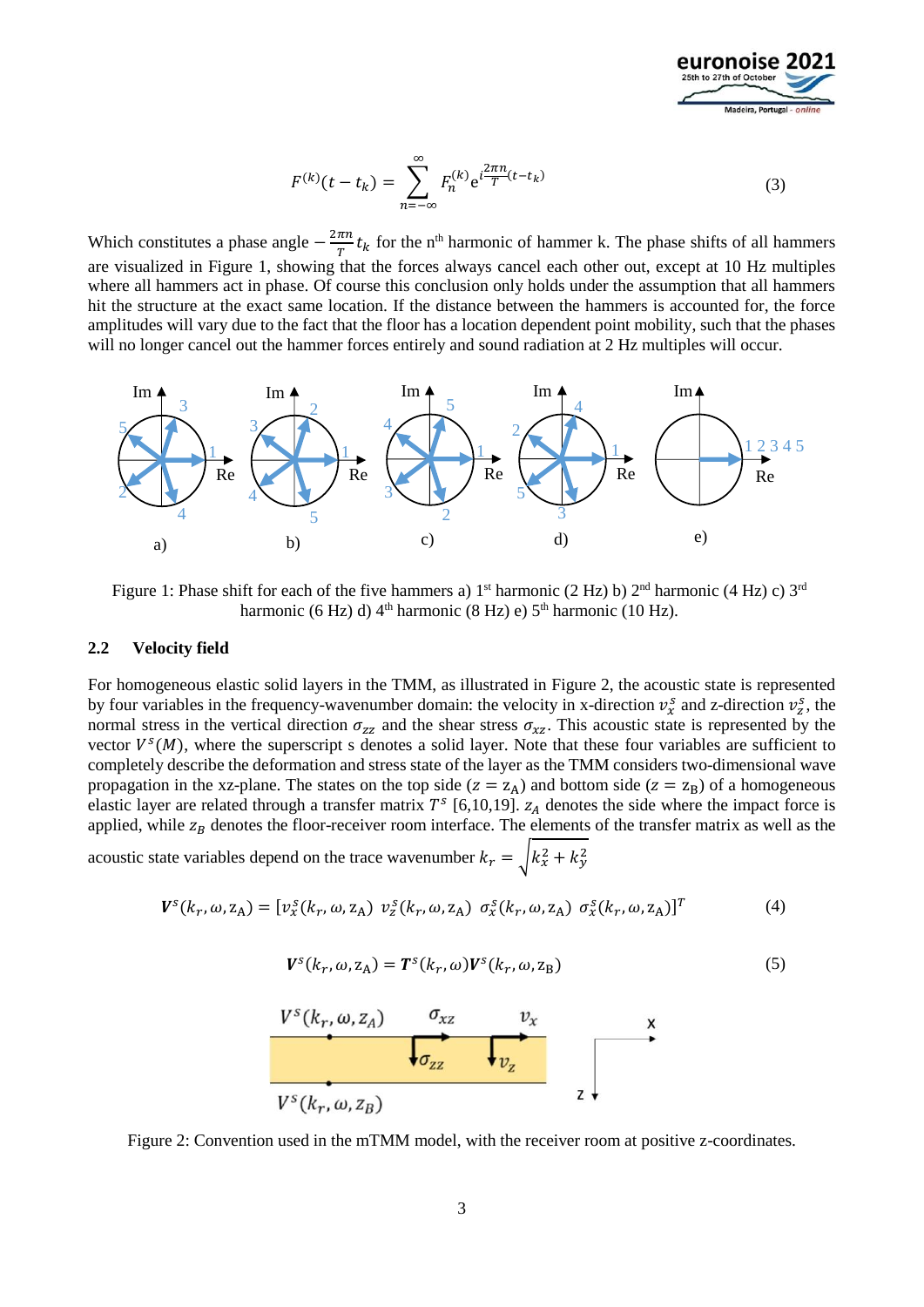

In case of a bare floor, only a single elastic layer is present. When considering a vertical impact force on the floor, 4 boundary conditions are needed to solve the wave field. The vertical stress at the impact side equals  $\sigma_{zz}(k_r, \omega, z_A)$  and will further on be related to the external force. There is no shear stress at either side of the floor, i.e.  $\sigma_{xz}(k_r, \omega, z_A) = \sigma_{xz}(k_r, \omega, z_B) = 0$ . The vertical stress at the receiver room interface is approximately zero when weak coupling is assumed between the floor and the air volume, so  $\sigma_{zz}(k_r, \omega, z_B) \approx$ 0. These boundary conditions lead to four known stresses, so only the velocities of the acoustic states at both floor edges are unknown. They are described by following vectors:

$$
\boldsymbol{V}^s(k_r, \omega, \mathbf{z}_A) = [\boldsymbol{v}_x^s(k_r, \omega, \mathbf{z}_A) \ \boldsymbol{v}_z^s(k_r, \omega, \mathbf{z}_A) \ \boldsymbol{\sigma}_{zz}(k_r, \omega, \mathbf{z}_A) \ \mathbf{0}]^T
$$
 (6)

$$
V^{s}(k_r, \omega, z_B) = [v_x^{s}(k_r, \omega, z_B) \ v_z^{s}(k_r, \omega, z_B) \ 0 \ 0]^T
$$
 (7)

For thick, finite floors, the velocity field can be approximated using a Ritz approach, i.e. by means of a generalized velocity  $v_i(z, \omega)$  and a finite set of shape functions  $\phi(x, y)$  that satisfy the simply supported boundary conditions at any coordinate z.

$$
v(x, y, z, \omega) = \sum_{j=1}^{N_m} v_j(z, \omega) \phi_j(x, y)
$$
\n(8)

For finite floors the origin of the coordinate system is located at a corner of the floor for computational purposes, so coordinates range from [0; 0] to  $[L_x : L_y]$ . The floor is assumed to have a rectangular shape, composed of homogeneous layers with simply supported boundary conditions and hysteretic damping. The chosen shape functions are mass normalized sine functions [2].

$$
\phi_j(x, y) = \frac{2}{\sqrt{\rho t L_x L_y}} \sin\left(\frac{m_j \pi}{L_x} x\right) \sin\left(\frac{m_j \pi}{L_y} y\right)
$$
\n(9)

where  $\frac{m_j \pi}{L_x} = k_{jx}$  and  $\frac{n_j \pi}{L_y} = k_{jy}$  are the x and y components of the modal wavenumber,  $\rho$  is the mass density, t is the floor thickness and  $m_i$  and  $n_i$  are the number of half wavelengths of mode j in the x and y directions, respectively.

The transfer matrix relates the acoustic states of the top and bottom sides of the floor. Equation 5 can be reformulated [13] such that a mechanical impedance matrix relates the velocities at both sides of the floor to the stresses at both sides of the floor. This mechanical impedance formulation is repeated for the Cartesian wavenumber domain, where the decomposition of the velocity field (cfr. Equation 8) is performed and where

the trace wavenumber, imposed on the TMM, is the modal wavenumber  $k_j = \sqrt{k_{jx}^2 + k_{jy}^2}$ .  $N_m$ 

$$
\sum_{\substack{j=1 \ N_m}}^{m} \left( Z_{AA}(k_j, \omega) v_j(z_A, \omega) + Z_{AB}(k_j, \omega) v_j(z_B, \omega) \right) \phi_j(x, y) = p(x, y, z_A, \omega) \tag{10}
$$

$$
\sum_{j=1}^{N_m} \left( Z_{BA}(k_j, \omega) v_j(z_A, \omega) + Z_{BB}(k_j, \omega) v_j(z_B, \omega) \right) \phi_j(x, y) = p(x, y, z_B, \omega)
$$
(11)

A weighted residual formulation is then constructed with weight function  $\phi_l(x, y)$ .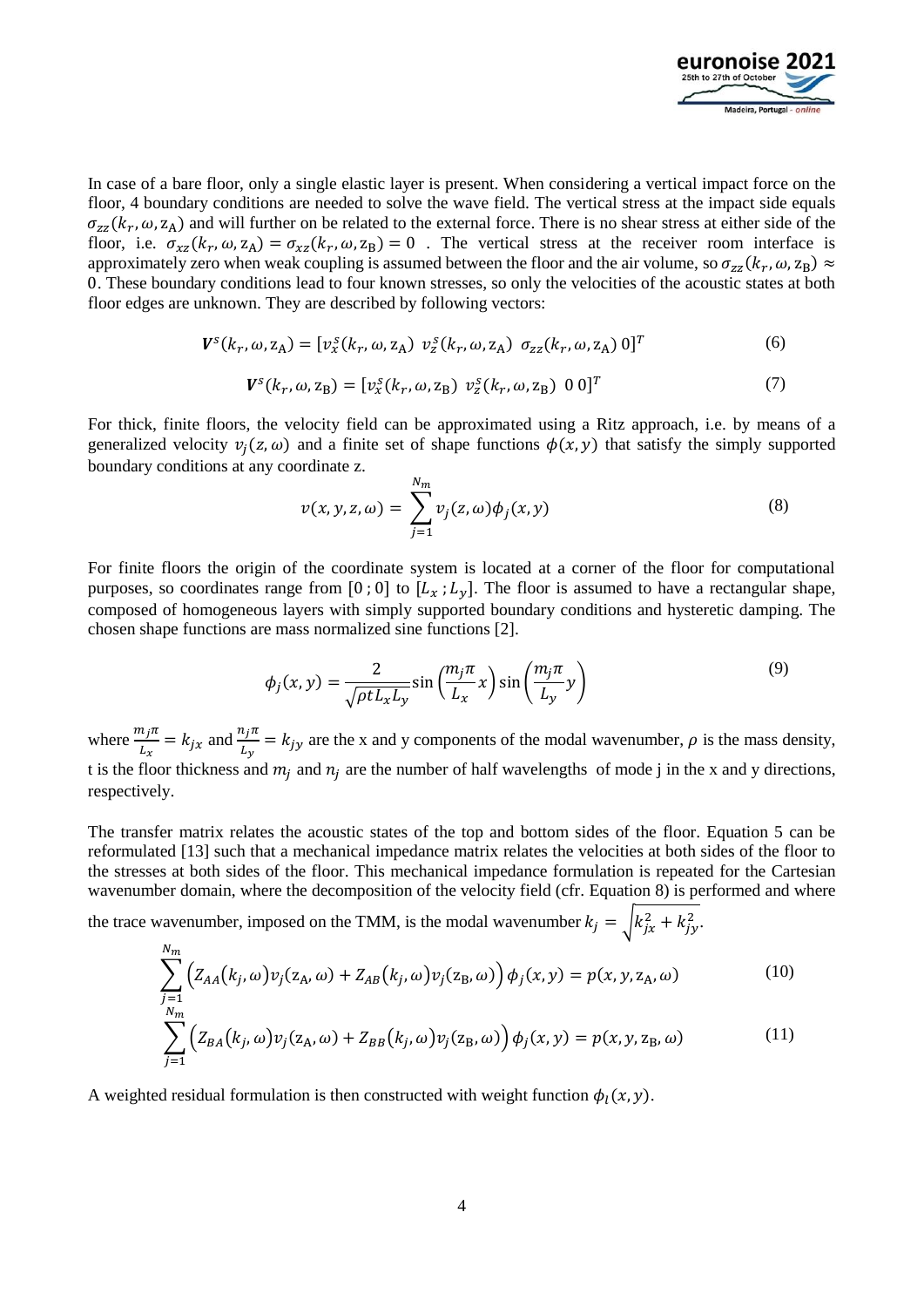

$$
\begin{cases}\n\int_{0}^{L_{x}} \int_{0}^{L_{y}} \left[ \sum_{j=1}^{N_{m}} \left( Z_{AA}(k_{j}, \omega) v_{j}(z_{A}, \omega) + Z_{AB}(k_{j}, \omega) v_{j}(z_{B}, \omega) \right) \phi_{j}(x, y) \right] \phi_{l}(x, y) dxdy \\
= \int_{0}^{L_{x}} \int_{0}^{L_{y}} \left[ \sum_{j=1}^{N_{m}} \left( Z_{BA}(k_{j}, \omega) v_{j}(z_{A}, \omega) + Z_{BB}(k_{j}, \omega) v_{j}(z_{B}, \omega) \right) \phi_{j}(x, y) \right] \phi_{l}(x, y) dxdy \\
= \int_{0}^{L_{x}} \int_{0}^{L_{y}} \left[ \sum_{j=1}^{N_{m}} \left( Z_{BA}(k_{j}, \omega) v_{j}(z_{A}, \omega) + Z_{BB}(k_{j}, \omega) v_{j}(z_{B}, \omega) \right) \phi_{j}(x, y) \right] \phi_{l}(x, y) dxdy\n\end{cases}
$$
\n(12)

The shape functions  $\phi_j(x, y)$  are orthogonal to each other, so the following equation is valid:

$$
\int_0^{L_x} \int_0^{L_y} \phi_l(x, y) \phi_j(x, y) \, dx \, dy = \frac{1}{\rho t} \delta_{jl} \tag{13}
$$

Substituting the decomposition from Equation 8 into the mechanical impedance expression of Equations 10 and 11, leads to following relation between the generalized velocities and pressures for a single mode j.

$$
\begin{bmatrix} Z_{AA}^s(k_j, \omega) & Z_{AB}^s(k_j, \omega) \\ Z_{BA}^s(k_j, \omega) & Z_{BB}^s(k_j, \omega) \end{bmatrix} \begin{bmatrix} v_j(\mathbf{z}_A, \omega) \\ v_j(\mathbf{z}_B, \omega) \end{bmatrix} = \begin{bmatrix} p_j(\mathbf{z}_A, \omega) \\ p_j(\mathbf{z}_B, \omega) \end{bmatrix}
$$
(14)

The resulting velocity field is finally transformed to the wavenumber domain, where the integration bounds are limited since the shape functions are equal to zero beyond the edges of the floor surface and this integral can be solved analytically. Incorporation of the approximate modal behavior of finite floors requires computation of the resulting velocity field in the  $(k_x, k_y)$  wavenumber domain, in contrast to infinite floors where the cylindrical wavenumber domain is preferred due to the axisymmetric nature of the wave propagation.

$$
v(k_x, k_y, z, \omega) = \int_0^{L_x} \int_0^{L_y} v(x, y, z, \omega) e^{ik_x x} e^{ik_y y} dx dy
$$
  
\n
$$
= \sum_{j=1}^{N_m} v_j(z, \omega) \int_0^{L_x} \int_0^{L_y} \phi_j(x, y) e^{ik_x x} e^{ik_y y} dx dy
$$
  
\n
$$
\frac{2}{\sqrt{\rho t L_x L_y}} \sum_{j=1}^{N_m} v_j(z, \omega) \left( \frac{k_{jx} (1 - (-1)^{m_j} e^{ik_x L_x})}{(k_{jx}^2 - k_x^2)} \right) \left( \frac{k_{jy} (1 - (-1)^{n_j} e^{ik_y L_y})}{(k_{jy}^2 - k_y^2)} \right)
$$
(15)

#### **2.3 Relation between external force and floor surface pressure**

The external point force can be expressed as an integration of the pressure field over the floor surface.

$$
F(\omega) = \int_0^{L_x} \int_0^{L_y} p(x, y, z_A, \omega) dx dy
$$
 (16)

Where

=

$$
p(x, y, z_A, \omega) = F(\omega)\delta(x)\delta(y)
$$
\n(17)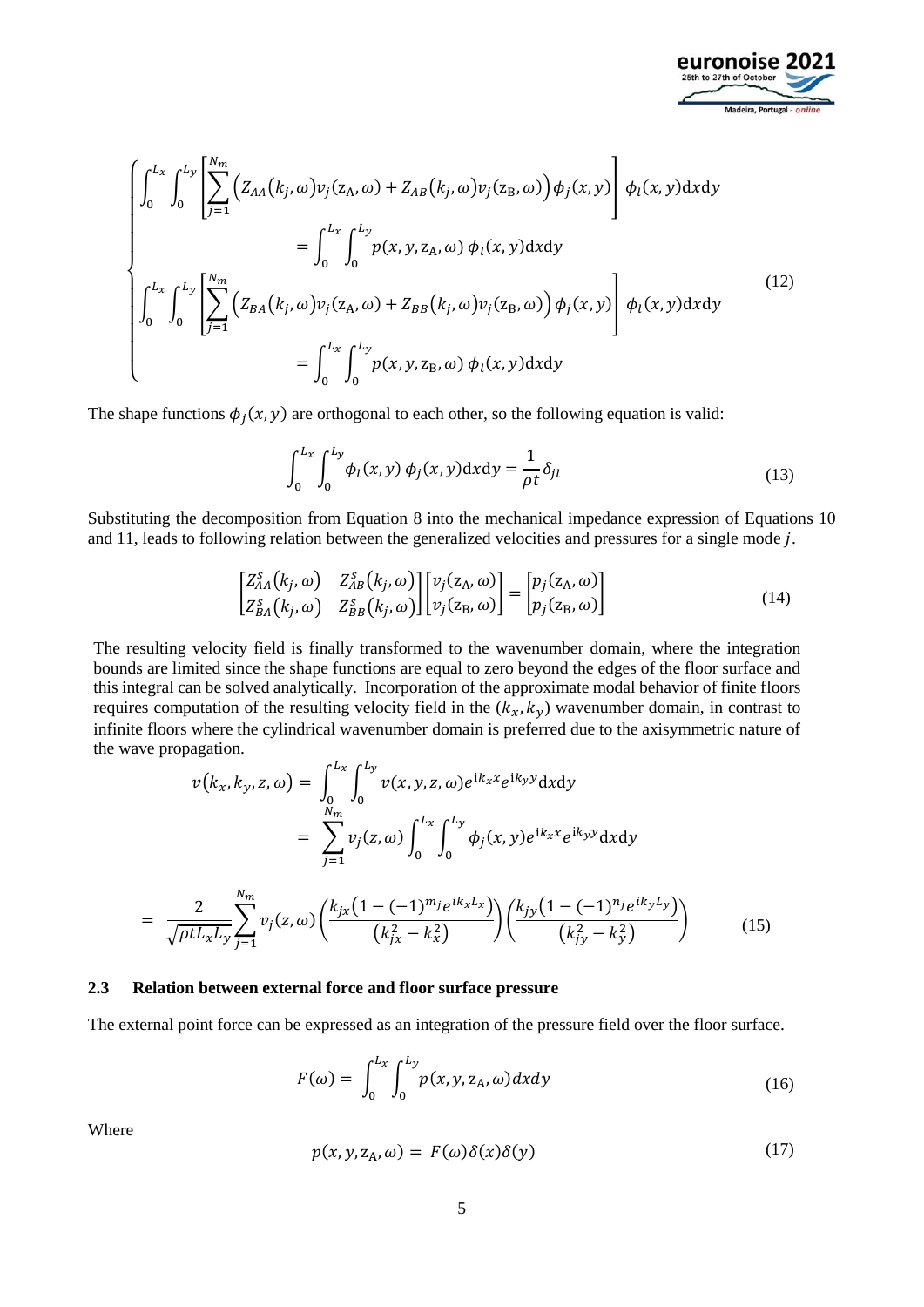

To determine the generalized pressure at the impact side  $(z = z<sub>A</sub>)$ , an expression is required to relate the generalized pressure to the impact force  $F(\omega)$ .

$$
\int_0^{L_x} \int_0^{L_y} \phi_l(x, y) p(x, y, z_A, \omega) dx dy = \sum_{j=1}^{N_m} \int_0^{L_x} \int_0^{L_y} \phi_l(x, y) \phi_j(x, y) p_j(z_A, \omega) dx dy \qquad (18)
$$

Using the orthogonality from Equation 13 in Equation 18 results in

$$
\int_0^{L_x} \int_0^{L_y} \phi_l(x, y) p(x, y, z_A, \omega) dx dy = \sum_{j=1}^{N_m} \frac{1}{\rho t} \delta_{jl} p_j(z_A, \omega)
$$
(19)

and subsequent substitution of Equation 17 into above expression yields a relation between the generalized pressure and the impact force.

$$
p_j(z_A, \omega) = \rho t \phi_j(x_f, y_f) F(\omega)
$$
\n(20)

#### **2.4 Radiated sound power**

The room is modelled as an acoustic halfspace, so the sound is radiated by the floor into the direct field of the room. The relation between pressure and velocity at the floor-room interface depends on the ratio of the trace

wavenumber 
$$
\sqrt{k_x^2 + k_y^2}
$$
 and the wavenumber in air  $k_a$  [2].  
\n
$$
\begin{cases}\n p(k_x, k_y, z, \omega) = \rho_a c \frac{k_a(\omega)}{\sqrt{k_a^2(\omega) - (k_x^2 + k_y^2)}} \nu(k_x, k_y, z, \omega) & k_x^2 + k_y^2 \le k_a^2(\omega) \\
 p(k_x, k_y, z, \omega) = \rho_a c \frac{k_a(\omega)}{-i\sqrt{(k_x^2 + k_y^2) - k_a^2(\omega)}} \nu(k_x, k_y, z, \omega) & k_x^2 + k_y^2 \ge k_a^2(\omega)\n\end{cases}
$$
\n(21)

The radiated sound power W is obtained in the spatial domain by integration of the sound intensity over the entire floor surface. To this end, a double inverse wavenumber transform is applied to the velocity and pressure at the floor-room interface.

$$
p(x, y, z, \omega) = \frac{1}{4\pi^2} \int_{-\infty}^{\infty} \int_{-\infty}^{\infty} p(k_x, k_y, z, \omega) e^{-ik_x x} e^{-ik_y y} dk_x dk_y
$$
 (22)

$$
v(x, y, z, \omega) = \frac{1}{4\pi^2} \int_{-\infty}^{\infty} \int_{-\infty}^{\infty} v(k'_x, k'_y, z, \omega) e^{-ik'_x x} e^{-ik'_y y} dk'_x dk'_y
$$
 (23)

The use of  $k$  and  $k'$  is introduced to make a clear distinction between both integral variables. The sound power is expressed as

$$
W(\omega) = \frac{1}{2} \text{Re} \left( \int_0^{L_x} \int_0^{L_y} p(x, y, z_B, \omega) v^*(x, y, z_B, \omega) \, \mathrm{d}x \, \mathrm{d}y \right) \tag{24}
$$

The integration boundaries can be extended from [0;  $L_x$ ] and [0;  $L_y$ ] to ] –  $\infty$ ;  $\infty$ [ as the shape functions are equal to zero outside of the floor surface area and consequently there is no sound power radiation beyond the floor boundaries. Substitution of Equations 22 and 23 into Equation 24 and subsequent integrations over  $(x, y)$ and  $(k'_x, k'_y)$  [20] lead to following expression for the sound power radiation in the wavenumber domain: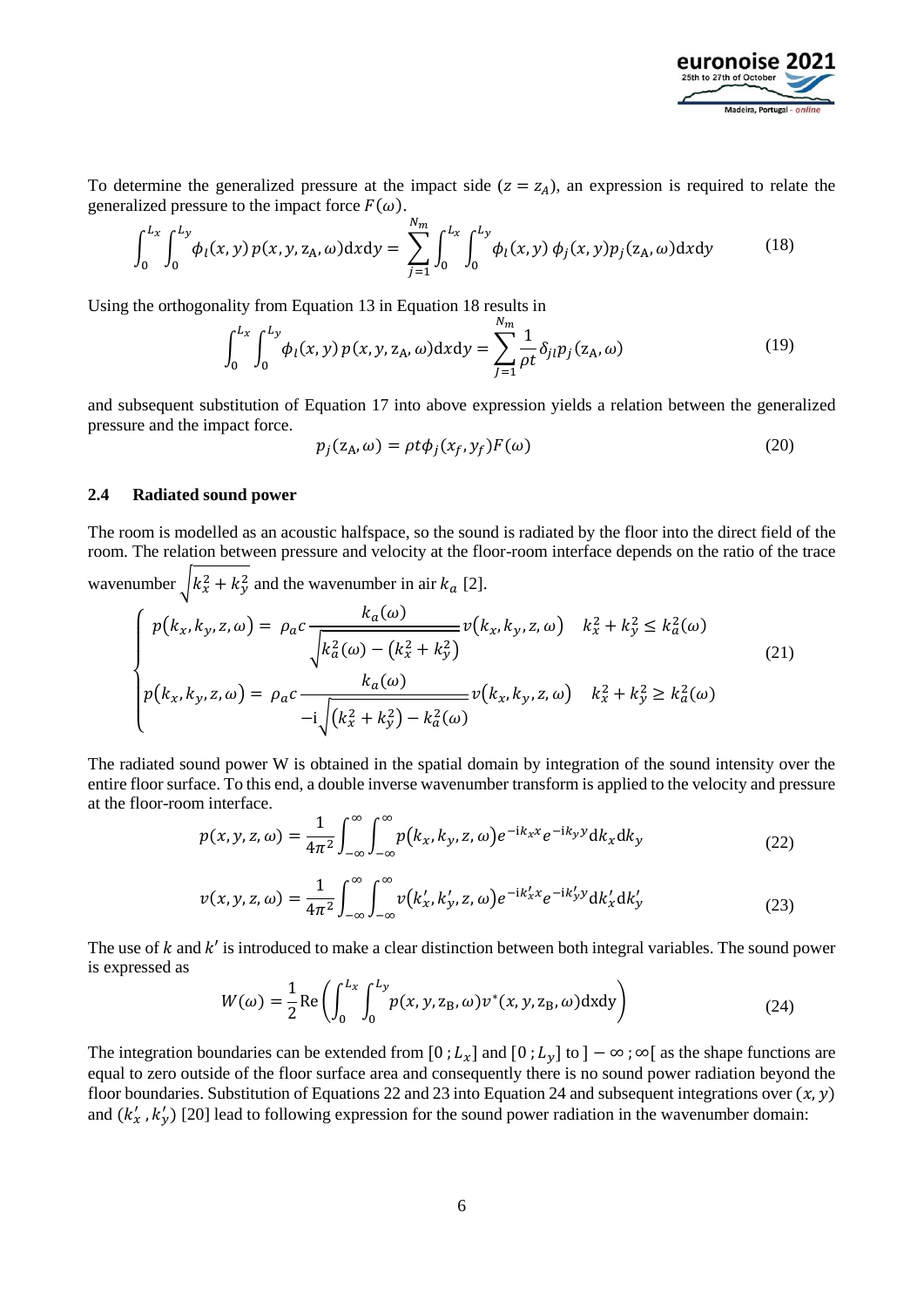

$$
W(\omega) = \frac{1}{8\pi^2} \text{Re}\left(\int_{-\infty}^{\infty} \int_{-\infty}^{\infty} p(k_x, k_y, z_B, \omega) v^*(k_x, k_y, z_B, \omega) \mathrm{d}k_x \mathrm{d}k_y\right) \tag{25}
$$

This is a double infinite integral. However, only wavenumber components satisfying the condition  $k_x^2 + k_y^2 \leq$  $k_a^2(\omega)$  contribute to the real part of the integral and thus to net sound power radiation, such that the range of integration can be reduced. Substituting the first expression of Equation 21 into the reduced integral leads to a compact formulation for the radiated sound power. This expression can be simplified due to the quadratic nature of the integrand, leading to a significant increase in computational efficiency.

$$
W(\omega) = \frac{\rho_a c k_a(\omega)}{2\pi^2} \text{Re}\left( \int_0^{k_a(\omega)} \int_0^{\sqrt{k_a(\omega)^2 - k_y^2}} \frac{\left| v(k_x, k_y, z_B, \omega) \right|^2}{\sqrt{k_a(\omega)^2 - (k_x^2 + k_y^2)}} dk_x dk_y \right)
$$
(26)

### **3 Validation**

A validation case is included for the analysis of a multilayered structure. Measurements were performed by the BBRI [21] on a floating floor with horizontal dimensions  $L_x = 2.60$  m and  $L_y = 4.42$  m. The floor was impacted with a standardized tapping machine. Measurements were performed for at least four unknown impact locations. The results for the prediction models in Figure 3 are an average of the results from four randomly distributed impact locations at (0.75 m, 1.02 m); (2.06 m, 2.03 m); (1.32 m, 3.78 m) and at (1.72 m, 2.94 m) for the middle hammer, where it is assumed that the tapping machine was placed along the y-axis. All relevant layer properties are provided in [Table 1.](#page-6-0) Measurement results for the bare concrete floor and the floating floor system are illustrated in [Figure 3:](#page-7-0) as well as predictions for the radiated sound power using two models for the impact force: a model where one force impacts at 10 Hz and a model where all five hammers at 2 Hz are included and the distance between hammers is accounted for. Measurement results were obtained down to the 50 Hz one-third octave band. It is clear from the figure that the one hammer model and the five hammer model yield nearly identical results at 50 Hz and above. The single number ratings  $L_{nW}(C_I)$  for the measurements are 68 dB (+0 dB) for the bare floor and 36 dB (+13 dB) for the floating floor, while both prediction methods have an identical SNR, which is 70 dB (-4 dB) for the bare floor and 36 dB (+11 dB) for the floating floor.

<span id="page-6-0"></span>

| Table 1: Layering and material properties of the floating floor. * Assumed values which are widely used in |  |
|------------------------------------------------------------------------------------------------------------|--|
| literature. ** Estimated properties.                                                                       |  |

| Laver               | $\rho$ [kg/m <sup>3</sup> <sup>2</sup> | $\lceil m \rceil$ | n <sub>l</sub> | $\boldsymbol{\nu}$ | $E[N/m^2]$             |
|---------------------|----------------------------------------|-------------------|----------------|--------------------|------------------------|
| Floating screed     | 1800                                   | 0.06              |                |                    | $31.5e9(1+\eta i)*$    |
| <b>INSULIT BI+8</b> | 40                                     | 0.008             | 08**           | $0.3**$            | $1.6e^{5(1+\eta i)}$ * |
| Base concrete floor | 2400                                   |                   |                |                    | $31.5e9(1+\eta i)*$    |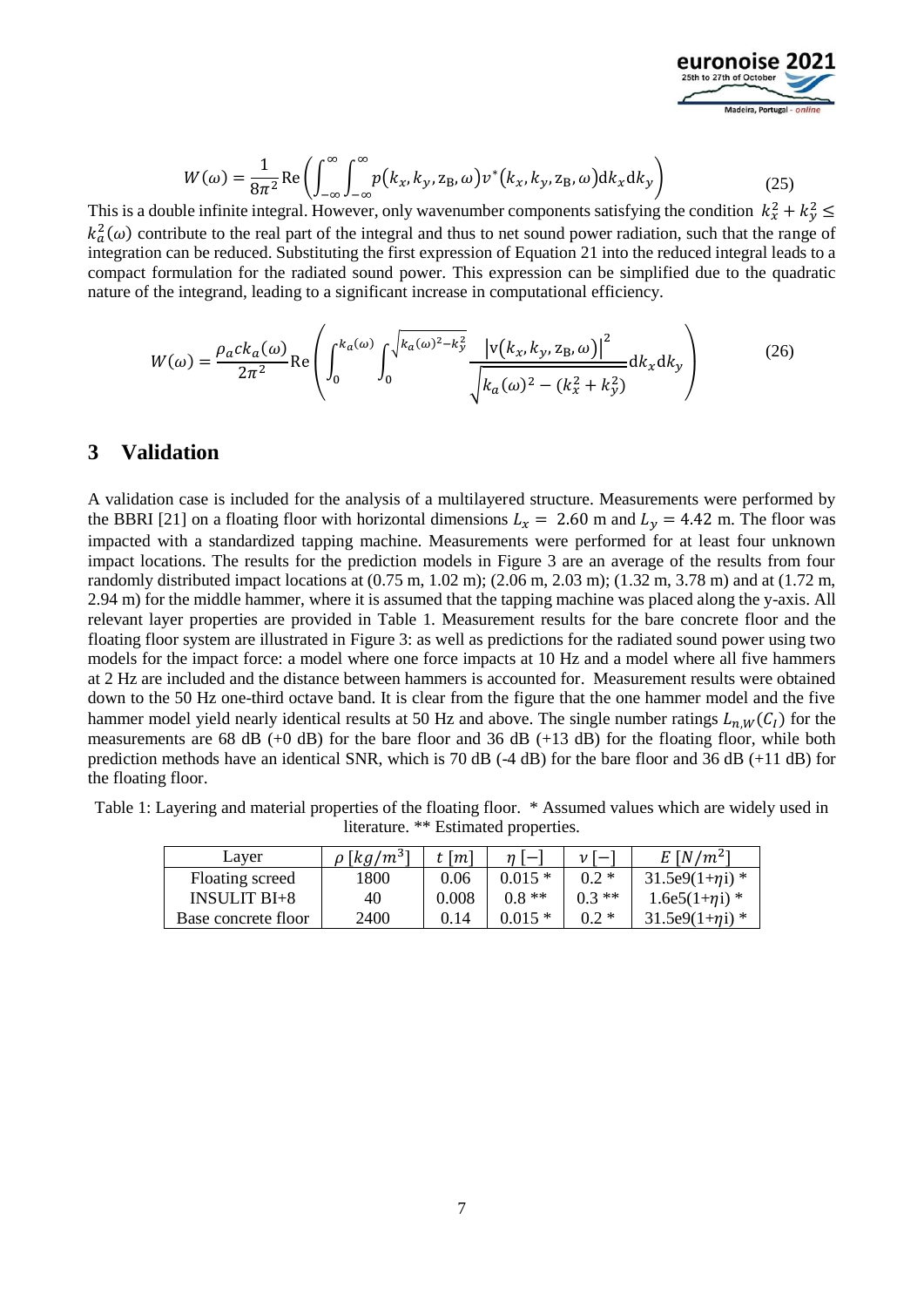



<span id="page-7-0"></span>Figure 3: Radiated sound pressure level: measurement (black), 5 hammer prediction (red dashed line) 1 hammer prediction (green dotted line) for (a) bare concrete floor (b) floating floor

In [Figure 4,](#page-7-1) the prediction method is extended down to the 6.3 Hz one-third octave band. As a reference solution, a prediction of the radiated sound pressure level using an averaged force spectrum [13] is shown. It is clear that the assumption of 1 hammer acting at 10 Hz is valid from 40 Hz onward, but for lower bands, there would be no or only one line present in the force spectrum, leading to a high uncertainty or even no radiated power at all. The results for the prediction model using five hammers still displays distinct peaks at 10 Hz multiples since all hammers act in phase, but the harmonic results clearly show that the sound pressure level is nonzero at 2 Hz multiples, because the difference in location of the hammers yields different amplitudes for the hammer forces an consequently they don't cancel out anymore due to their phase differences. The 10 Hz multiples still dominate the resulting spectrum, as the difference between the 10 Hz multiples and the 2 Hz multiples is around 25 dB.



<span id="page-7-1"></span>Figure 4: Radiated sound power level, computed with an averaged force spectrum [13] (blue solid line), 1 hammer acting at 10 Hz (green) and the 5 hammers acting at 2 Hz (red) (a) harmonic sound power level (b) sound power level in one-third octave bands.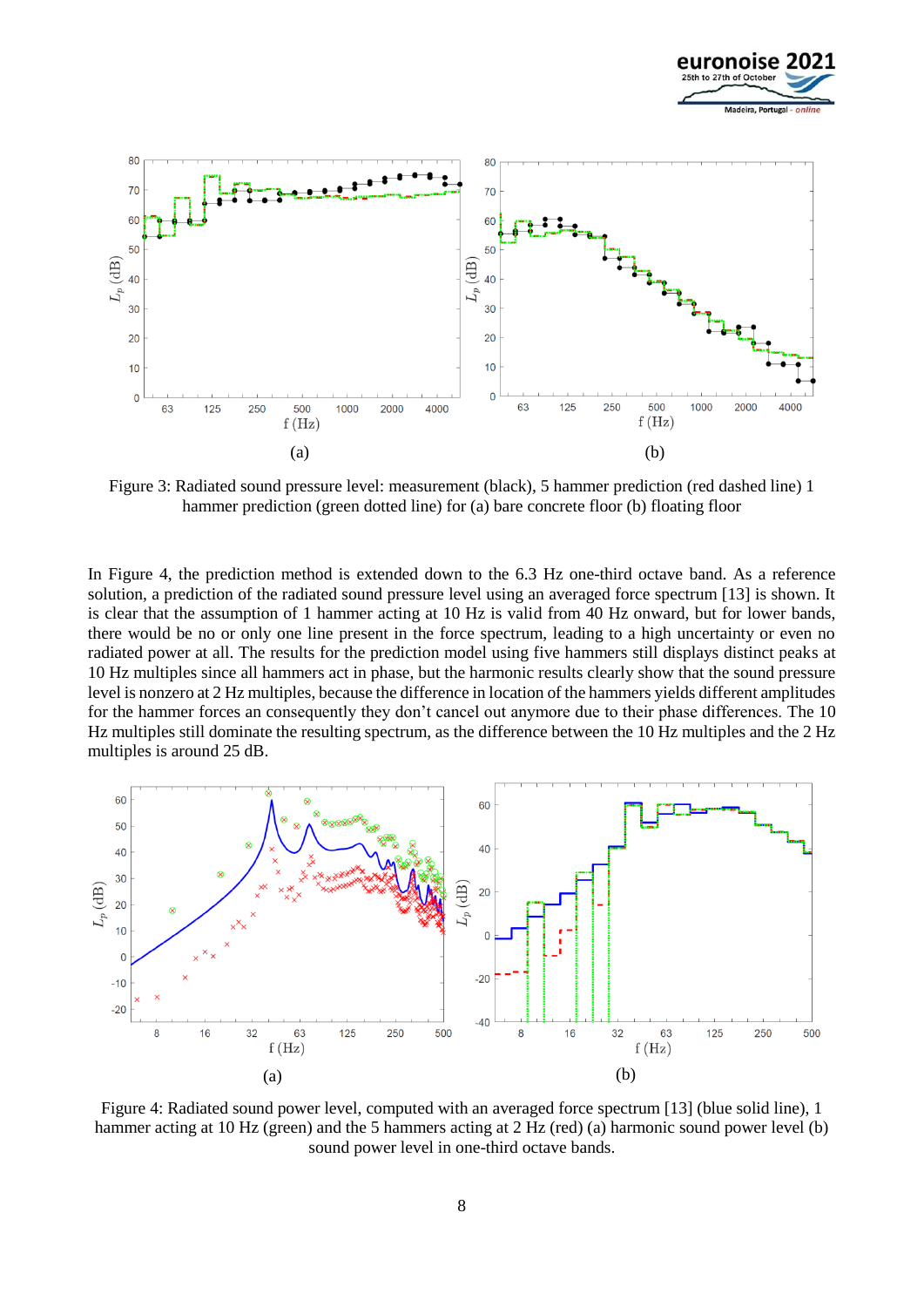

## **4 Conclusions**

The mTMM framework is presented for finite floors. Validation examples have shown that the mTMM has an accuracy of a few dB for the entire 50-5000 Hz frequency range, since the boundary conditions and resulting modal behavior are accounted for. It has been shown that when analyzing a structure below 50 Hz, it is important to use a more detailed mathematical formulation for the impact force, taking into account all five hammers acting at 2 Hz and the distance between those hammers.

### **Acknowledgements**

This research was funded by the European Research Council (ERC) Executive Agency, in the form of an ERC Starting Grant provided to Edwin Reynders under the Horizon 2020 framework program, project 714591 VirBAcous. The financial support from the European Commission is gratefully acknowledged.

## **References**

[1] W.T. Thomson. Transmission of elastic waves through a stratified solid medium. *Journal of Applied Physics*, 21:89–93, 1950.

[2] W. Lauriks, P. Mees, and J. F. Allard. The acoustic transmission through layered systems. *Journal of Sound and Vibration*, 155(1):125–132, 1992.

[3] B. Brouard, D. Lafarge, and J.F. Allard. A general method of modelling sound propagation in layered media. *Journal of Sound and Vibration*, 183(1):129–142, 1995.

[4] J.-F. Allard and N. Atalla. *Propagation of sound in porous media*. John Wiley & Sons, Chichester, UK, 2nd edition, 2009.

[5] N. Geebelen. *Structure-borne sound sensitivity of building structures: assessment of the acoustic performances of multilayered structures by simulation and measurement techniques*. PhD thesis, Department of Civil Engineering, KU Leuven, 2008.

[6] A Tadeu, A Pereira, L Godinho, and J Antonio. Prediction of airborne sound and impact sound insulation provided by single and multilayer systems using analytical expressions. *Applied Acoustics*, 68(1):17–42, 2007. [7] J. Vastiau, C. Decraene, C. Van hoorickx, and E.P.B. Reynders. Impact sound prediction of multilayered structures with the (modal) transfer matrix method. *In Proceedings of the 29th International Conference on Noise and Vibration Engineering*, ISMA 2020, Leuven, Belgium, September 2020.

[8] L. Cremer and M. Heckl. *Structure-borne sound: Structural vibrations and sound radiation at audio frequencies*. Springer, Berlin, 2nd edition, 1988.

[9] J. Vastiau, C. Van hoorickx, and E.P.B. Reynders. Wavenumber domain solution for impact sound prediction of finite floors with the (modal) transfer matrix method. In *Proceedings of the 50th International Congress and Exposition on Noise Control Engineering, Inter-Noise 2021*, Washington D.C., August 2021. Paper submitted.

[10] M. Villot, C. Guigou, and L. Gagliardini. Predicting the acoustical radiation of finite size multi-layered structures by applying spatial windowing on infinite structures. *Journal of Sound and Vibration*, 245(3):433– 455, 2001.

[11] T.E. Vigran. Predicting the sound reduction index of finite size specimen by a simplified spatial windowing technique. *Journal of Sound and Vibration*, 325(3):507–512, 2009.

[12] C. Decraene, A. Dijckmans, and E.P.B. Reynders. Fast mean and variance computation of the diffuse sound transmission through finite-sized thick and layered wall and floor systems. *Journal of Sound and Vibration*, 422:131–145, 2018.

[13] International Organization for Standardization. ISO 10140-5: *Acoustics – Laboratory measurement of sound insulation of building elements – Part 5: Requirements for test facilities and equipment*, 2010.